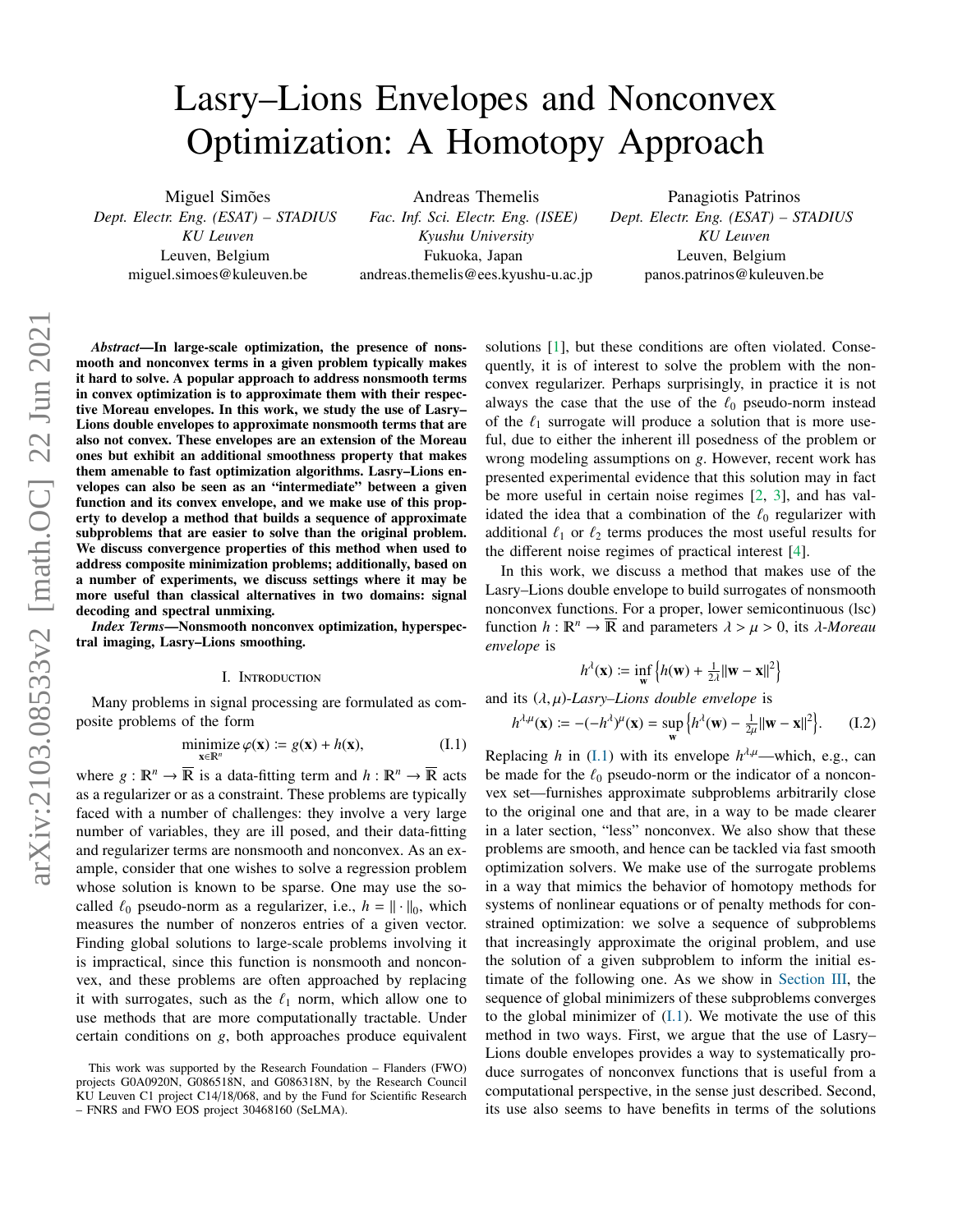that are found through it. In fact, the Lasry–Lions envelope of the  $\ell_0$  pseudo-norm can be seen as a combination of nonconvex and convex terms. This combination is different from the combinations of the  $\ell_0$  regularizer with convex terms described above but, when compared to the use of the pure  $\ell_0$ regularizer, can be said to be less "aggressive", in the sense used in [\[3\]](#page-4-2) when referring to the bias–variance trade-off issue present in estimation problems.

To the best of our knowledge, the use of the Lasry–Lions envelope as described seems to be new, but there are some connections to existing approaches in the literature. For example, there is a family of methods that addresses the problems of  $\ell_0$ -regularized least squares and of rank-constrained matrix approximation by replacing the nonconvex terms with others that are still nonconvex but more tractable; additionally, results associating the minimizers of both formulations exist  $[5]-[7]$  $[5]-[7]$  $[5]-[7]$ . The connections to our work come from the fact that these replacements correspond to the proximal hull of certain functions—the λ-proximal hull of function *<sup>h</sup>* corresponds to making  $\mu = \lambda$  in [\(I.2\)](#page-0-1), which we denote by  $h^{\lambda,\lambda}$ . Unlike the Lasry-Lions envelope the proximal bull is not pecessarily the Lasry–Lions envelope, the proximal hull is not necessarily smooth.

The structure of this work is as follows. In [Section II,](#page-1-0) we briefly discuss a number of properties of the Lasry–Lions double envelope as well as some examples of interest. In [Sec](#page-2-0)[tion III,](#page-2-0) we study the homotopy approach that makes use of the Lasry–Lions envelope, and discuss a practical implementation of it. In [Section IV,](#page-3-0) we present numerical experiments in signal decoding and spectral unmixing. [Section V](#page-4-6) concludes.

## II. The Lasry–Lions double envelope

<span id="page-1-0"></span>We start by stating our assumptions for  $(I,1)$  and then list some results concerning the Lasry–Lions double envelope: [Facts II.1](#page-1-1) and [II.2](#page-1-2) are concerned with some of its basic identities and properties, and [Proposition II.3](#page-1-3) and [Corollary II.4](#page-1-4) with its smoothness characteristics. We finish the section with two examples of double envelopes: the indicator function of the set  $\{-1, 1\}$  in [Example II.5](#page-2-1) and the  $\ell_0$  pseudo-norm in [Ex](#page-2-2)[ample II.6;](#page-2-2) we illustrate the latter in [Figure 1.](#page-2-3)

A detailed account of the notions used throughout this work can be found in [\[8\]](#page-4-7). Bold lowercase letters denote vectors, bold uppercase letters denote matrices, [a]*<sup>i</sup>* denotes the *i*-th element of a vector **a**, and  $[A]_{:j}$  denotes the *j*-th column of a matrix **A**. We let  $j := \frac{1}{2} || \cdot ||^2$ .

<span id="page-1-16"></span>Assumption I. *In problem* [\(I.1\)](#page-0-0)*, the following hold:*

<span id="page-1-15"></span> $A1 \ g \in C^1(\mathbb{R}^n);$  $A2$   $h: \mathbb{R}^m \to \overline{\mathbb{R}}$  *is proper, lsc, and prox-bounded*; A3 *a solution exists:*  $\arg \min \varphi \neq \emptyset$ .

<span id="page-1-1"></span>Fact II.1 (Basic identities of the Lasry–Lions envelope). *The following hold for*  $h : \mathbb{R}^n \to \mathbb{R}$  and  $\lambda \geq \mu > 0$ *:* 

<span id="page-1-14"></span><span id="page-1-6"></span><span id="page-1-5"></span>(i) 
$$
h^{\lambda,\mu} = (h^{\lambda,\lambda})^{\lambda-\mu} = (h^{\lambda-\mu})^{\mu,\mu}
$$
;  
\n(ii)  $h^{\lambda} = \lambda^{-1} \mathbf{j} - (h + \lambda^{-1} \mathbf{j})^*(\lambda^{-1} \cdot)$ ;  
\n(iii)  $h^{\lambda,\lambda} = (h + \lambda^{-1} \mathbf{j})^{**} - \lambda^{-1} \mathbf{j}$ .  
\nWhen  $\lambda > \mu$ , denoting  $c := \frac{\lambda(\lambda-\mu)}{\mu}$  it also holds that

<span id="page-1-8"></span><span id="page-1-7"></span>
$$
(iv) \ h^{\lambda,\mu} = (\lambda - \mu)^{-1} \, j - \left[ (h + \lambda^{-1} \, j)^* \right]^{1/c} \left( \frac{\cdot}{\lambda - \mu} \right);
$$
\n
$$
(v) \ h^{\lambda,\mu} = \left[ (h + \lambda^{-1} \, j)^{**} \right]^{c} \left( \frac{\lambda}{\mu} \cdot \right) - \mu^{-1} \, j.
$$

*Detail.* [II.1](#page-1-5)*(i)*[–II.1](#page-1-6)*(iii)*: follow from [\[8,](#page-4-7) Ex.s 1.46, 11.26(c)]; [II.1](#page-1-7)*(iv)*, [II.1](#page-1-8)*(v)*: from [II.1](#page-1-5)*(i)*–II.1*[\(iii\)](#page-1-6)*.  $\Box$ 

<span id="page-1-2"></span>Fact II.2 (Basic properties of the Lasry–Lions envelope). *Let*  $h: \mathbb{R}^n \to \mathbb{R}$  be proper, lsc, and  $\gamma_h$ -prox-bounded. Then,  $h^{\lambda,\mu}$ *is proper and lsc for every*  $0 < \mu \leq \lambda < \gamma_h$ *. Moreover* 

- <span id="page-1-9"></span> $(h)$   $h^{\lambda} \leq h^{\lambda + \mu} \leq h^{\lambda - \mu} \leq h;$
- <span id="page-1-11"></span>(*ii*)  $h^{A,\mu}$  is pointwise increasing wrt  $\mu$  and decreasing both wrt  $\lambda$  and  $\lambda = \mu$  (*i.e.*  $h^{A,\mu} > h^{A',\mu'}$  when  $\lambda = \mu \le \lambda' = \mu'$ ); *wrt*  $\lambda$  *and*  $\lambda - \mu$  *(i.e., h*<sup> $\lambda \mu \ge h^{\lambda'} \mu'$  *when*  $\lambda - \mu \le \lambda' - \mu'$ );</sup>
- <span id="page-1-17"></span>(*iii*) *for every*  $\bar{\mathbf{x}} \in \mathbb{R}^n$ ,  $h^{\lambda,\mu}(\mathbf{x}) \to h(\bar{\mathbf{x}})$  *as*  $\mathbf{x} \to \bar{\mathbf{x}}$  *and*  $0 < \mu \leq$ <br>  $\lambda \to 0$  *in such a way that*  $\|\mathbf{x}-\bar{\mathbf{x}}\|$  *is hounded:*  $\lambda \to 0$  *in such a way that*  $\frac{\|\mathbf{x}-\bar{\mathbf{x}}\|}{\lambda}$  *is bounded;*
- $(iv)$  dom  $h^{\lambda,\lambda}$  = conv dom *h*;
- <span id="page-1-10"></span> $(v)$  inf  $h^{\lambda,\mu}$  = inf *h* and arg min  $h^{\lambda,\mu}$  = arg min *h*;
- <span id="page-1-12"></span>*(vi) let*  $h: \mathbb{R}^{n_1} \times \cdots \times \mathbb{R}^{n_m} \to \overline{\mathbb{R}}$  *be of the form*  $h = \sum_{k=1}^m h_k(\mathbf{x}_k)$ *, where*  $\mathbf{x}_k \in \mathbb{R}^{n_k}$  *for all*  $k \in \{1, \dots, m\}$ *; then*  $h^{\lambda,\mu}(\mathbf{x}) = \sum_{k=1}^m h_k^{\lambda,\mu}(\mathbf{x}_k).$

*Detail.* [II.2](#page-1-9)*(i)*, [II.2](#page-1-10)*(v)*: follow from [\[8,](#page-4-7) 1.46]; [II.2](#page-1-11)*(ii)*[–II.2](#page-1-10)*(v)*: from [\[8,](#page-4-7) 1.25, 1.44] and [\(II.1\)](#page-1-1); [II.2](#page-1-12)*(vi)*: from [\(I.2\)](#page-0-1).  $\Box$ 

<span id="page-1-3"></span>Proposition II.3 (Smoothness of the Lasry–Lions envelopes). *Let*  $h : \mathbb{R}^n \to \mathbb{R}$  *be proper, lsc, and*  $\gamma_h$ *-prox-bounded. Then, for every*  $0 < \mu < \lambda < \gamma_h$  *the Lasry–Lions envelope*  $h^{\lambda,\mu}$  *is Lh* λ,µ *-Lipschitz-continuously di*ff*erentiable with gradient*

<span id="page-1-13"></span>
$$
\nabla h^{\lambda,\mu} = \frac{\lambda}{\mu} P - \frac{1}{\mu} \text{id},\tag{II.1}
$$

*where*  $P := \text{prox}_{c^{-1}(h+\lambda^{-1}j)^s}(\frac{1}{\lambda-\mu})$  *and*  $c := \frac{\lambda(\lambda-\mu)}{\mu}$ <br>Fact II I In fact for every  $\mathbf{x} \times \mathbf{F} \in \mathbb{R}^n$  it holds that µ *is as in [Fact II.1.](#page-1-1) In fact, for every*  $\mathbf{x}, \mathbf{y} \in \mathbb{R}^n$  *it holds that* 

σ*h*  $\|\mathbf{x} - \mathbf{y}\|^2 \le \langle \nabla h^{\lambda, \mu}(\mathbf{x}) - \nabla h^{\lambda, \mu}(\mathbf{y}), \mathbf{x} - \mathbf{y} \rangle \le -\sigma_{-h^{\lambda, \mu}} \|\mathbf{x} - \mathbf{y}\|^2$ *for some*  $\sigma_{h^{\lambda,\mu}} \ge \frac{-1}{\mu}$  and  $\sigma_{-h^{\lambda,\mu}} \ge \frac{-1}{\lambda-\mu}$ , and in particular  $L_{h^{\lambda,\mu}} \le$  $\max\left\{\frac{1}{u},\frac{1}{u}-1\right\}$ . Mor  $\frac{1}{\lambda - \mu}$ o *. Moreover, the estimates can be tightened as*

(i) 
$$
\sigma_{h^{\lambda,\mu}} \ge \frac{\sigma_h}{1 + (\lambda - \mu)\sigma_h}
$$
 and  $L_{h^{\lambda,\mu}} \le \max\left\{\frac{|\sigma_h|}{1 + (\lambda - \mu)\sigma_h}, \frac{1}{\lambda - \mu}\right\}$  if h is   
\n $\sigma_h$ -hypoconvex;

$$
(ii) \sigma_{-h^{\lambda\mu}} \geq -\frac{L_h}{1+(\lambda-\mu)L_h} \text{ and } L_{h^{\lambda\mu}} \leq \frac{L_h}{1+(\lambda-\mu)L_h} \text{ if } h \text{ is } L_h\text{-smooth}.
$$

*Proof.* The expression for the gradient comes from the iden-tity in [Fact II.1](#page-1-7)*(iv)* together with the known formula  $\nabla \phi^{1/c} = c(\mathbf{id} - \mathbf{prox})$ , bolding for the proper lsc convex function  $c$ (id – prox<sub> $\phi/c$ </sub>), holding for the proper, lsc, convex function  $\phi = (h + \lambda^{-1} \vec{J})^*$ . In turn, the general bounds on the inner<br>
product follow from the monotonicity and nonexpansiveness product follow from the monotonicity and nonexpansiveness of prox<sub> $\phi/c$ </sub>. When *h* is  $\sigma_h$ -hypoconvex, then  $\phi$  is  $L_{\phi}$ -smooth (and  $(-L)$ ) hypoconvex) with  $L = \frac{\lambda}{2}$  and consequently (and  $(-L_{\phi})$ -hypoconvex) with  $L_{\phi} = \frac{\lambda}{1 + \lambda \sigma_h}$ , and consequently  $\text{prox}_{\phi/c}$  is  $(1 + c^{-1}L_{\phi})^{-1}$ -strongly monotone [\[9,](#page-4-8) Lem. 5]. Sim-<br>ilogly when h is *L*<sub>p</sub> amonth (hence (*L*<sub>p</sub>)</sub> hyperconversion  $\lim_{\phi \to c}$  is (1+*c*  $L_{\phi}$ ) -subsign monotone [*>*, Lem. *5*]. Similarly, when *h* is  $L_h$ -smooth (hence  $(-L_f)$ -hypoconvex), then  $\phi$  is  $\sigma_{\phi}$ -strongly convex with  $\sigma_{\phi} = \frac{\lambda}{1 + \lambda L_h}$ , and prox<sub> $\phi/c$ </sub> is thus  $(1 + c^{-1}\sigma_{\phi})$ -contractive. By using these estimates, the tighter values as in the statement are obtained values as in the statement are obtained.

<span id="page-1-4"></span>**Corollary II.4.** *For*  $\mathbf{x} \in \mathbb{R}^n$  *and*  $0 < \mu < \lambda < \gamma_h$  *it holds that*  $\mathbf{d} = \nabla h^{\lambda,\mu}(\mathbf{x}) \quad \Leftrightarrow \quad \mathbf{x} - (\lambda - \mu)\mathbf{d} \in \text{conv } \text{prox}_{\lambda h}(\mathbf{x} + \mu \mathbf{d}).$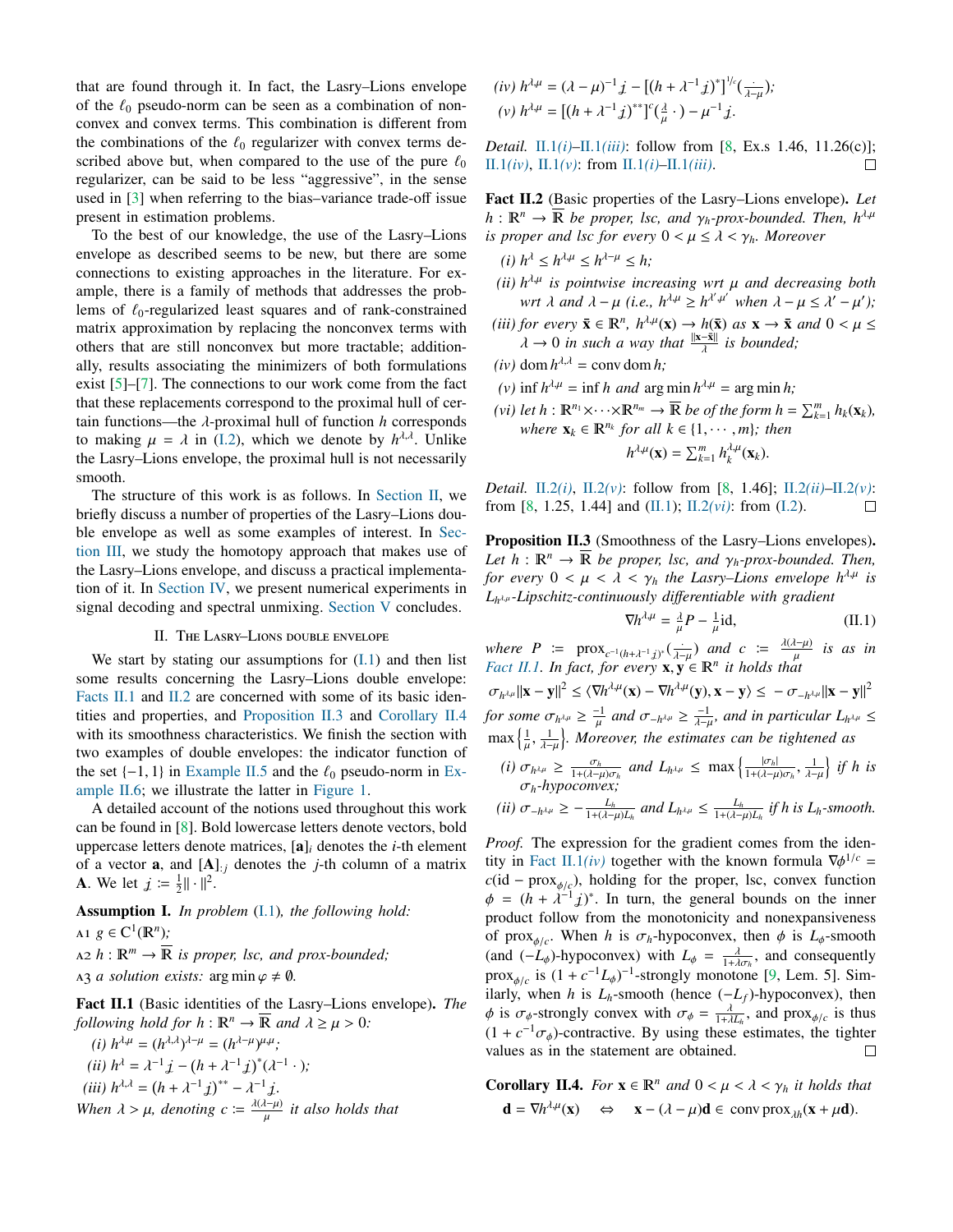<span id="page-2-3"></span>

As  $\lambda > \mu \rightarrow \infty$  with  $\lambda - \mu \rightarrow 0$ ,  $h^{\lambda,\mu}$ <br>converges to the convex hull of the original converges to the convex hull of the original function  $h^{**} = \delta_{[-1,1]}$  (red).



As  $0 < \mu < \lambda \rightarrow 0$ ,  $h^{\lambda\mu}$  converges to the original function  $h = \delta_{\lambda}$ . original function  $h = \delta_{\{\pm 1\}}$ .



**Figure 1:** Approximations with Lasry–Lions envelopes h<sup>λμ</sup> (blue), proximal hulls h<sup>λλ</sup> (brown), and Moreau envelopes h<sup>λ</sup> (green) of the *nonconvex, nonsmooth, extended-real-valued function h* =  $\delta_{\{\pm 1\}}$  *(black).* 

*Proof.* Denoting  $c := \frac{\lambda(\lambda - \mu)}{\mu}$  $\frac{d(-\mu)}{\mu}$ , it follows from [\(II.1\)](#page-1-13) that **d** =  $\nabla h^{\lambda,\mu}(x)$  holds iff

$$
\frac{\mu \mathbf{d} + \mathbf{x}}{\lambda} = \text{prox}_{c^{-1}(h + \lambda^{-1} \hat{\lambda})^*}(\frac{\mathbf{x}}{\lambda - \mu})
$$
  
\n
$$
\Leftrightarrow c\left(\frac{\mathbf{x}}{\lambda - \mu} - \frac{\mu \mathbf{d} + \mathbf{x}}{\lambda}\right) \in \partial (h + \lambda^{-1} \hat{\lambda})^* \left(\frac{\mu \mathbf{d} + \mathbf{x}}{\lambda}\right),
$$

where the last equivalence owes to convexity of  $(h + \lambda^{-1} \vec{j})^*$ . It follows from Eact II 1(*ii*) that the latter subdifferential expands follows from Fact  $II.1(ii)$  that the latter subdifferential expands to  $\mu$ **d**+x+ $\lambda \partial$ ( $-\hbar^{\lambda}$ )( $\mu$ **d**+x), which in turn equals conv prox<sub> $\lambda \hbar$ </sub>(x+ $\mu$ d) by virtue of [8, Ex, 10.32]. A direct computation reveals  $\mu$ **d**) by virtue of [\[8,](#page-4-7) Ex. 10.32]. A direct computation reveals that the left-hand side of the inclusion is  $\mathbf{x} - (\lambda - \mu)\mathbf{d}$ . that the left-hand side of the inclusion is  $\mathbf{x} - (\lambda - \mu)\mathbf{d}$ .

<span id="page-2-1"></span>**Example II.5.** Consider  $h : \mathbb{R} \to \mathbb{R} : x \mapsto \delta_{\{\pm 1\}}(x)$ . Then, its Moreau envelope and proximal hull are

$$
h^{\lambda}(x) = \frac{(1-|x|)^2}{2\lambda}, \qquad h^{\lambda,\lambda}(x) = \begin{cases} +\infty & |x| > \frac{\mu}{\lambda} \\ \frac{1-x^2}{2\lambda} & \text{otherwise} \end{cases}
$$

and its Lasry–Lions envelope and respective gradient are

$$
h^{\lambda,\mu}(x) = \begin{cases} \frac{(1-|x|)^2}{2(\lambda-\mu)} |x| > \mu/\lambda \\ \frac{1}{2\lambda} - \frac{x^2}{2\mu} \text{ otherwise,} \end{cases} \quad \nabla h^{\lambda,\mu}(x) = \begin{cases} \frac{x-\text{sgn } x}{\lambda-\mu} |x| > \mu/\lambda \\ -\frac{x}{\mu} \text{ otherwise.} \end{cases}
$$

Additionally, from [Fact II.2](#page-1-12)(*vi*), for  $h : \mathbb{R}^n \to \mathbb{R} : \mathbf{x} \mapsto \delta_{\{\pm 1\}^n}(\mathbf{x})$ <br>we have  $h^{\lambda,\mu}(\mathbf{x}) = \sum_{k=1}^n \delta_{\lambda,k}^{\lambda,\mu}(\mathbf{x})$ we have  $h^{\lambda,\mu}(\mathbf{x}) = \sum_{k=1}^{n} \delta_{\{\pm 1\}}^{\lambda,\mu}([\mathbf{x}]_k)$ .

<span id="page-2-2"></span>**Example II.6.** Consider  $h : \mathbb{R} \to \mathbb{R} : x \mapsto |x|_0 = \begin{cases} 1, & x \neq 0 \\ 0, & x = 0 \end{cases}$ 0,  $x = 0$ Then,

$$
h^{\lambda}(x) = \begin{cases} \frac{1}{2\lambda}x^2 & \text{if } |x| \le \sqrt{2\lambda}, \\ 1 & \text{if } |x| \ge \sqrt{2\lambda}, \end{cases}
$$
  
\n
$$
h^{\lambda,\lambda}(x) = \begin{cases} 1 - \frac{1}{2\lambda}(|x| - \sqrt{2\lambda})^2 & \text{if } |x| \le \sqrt{2\lambda}, \\ 1 & \text{if } |x| \ge \sqrt{2\lambda}, \end{cases}
$$
  
\n
$$
h^{\lambda,\mu}(x) = \begin{cases} \frac{1}{2(\lambda-\mu)}x^2 & \text{if } |x| \le (1-\mu/\lambda)\sqrt{2\lambda}, \\ 1 - \frac{1}{2\mu}(|x| - \sqrt{2\lambda})^2 & \text{if } |x| \in [(1-\mu/\lambda)\sqrt{2\lambda}, \sqrt{2\lambda}], \\ 1 & \text{if } |x| \ge \sqrt{2\lambda}, \end{cases}
$$

and

and  
\n
$$
\nabla h^{\lambda,\mu}(x) = \begin{cases}\n\frac{1}{(\lambda-\mu)}x & \text{if } |x| \le (1-\mu/\lambda)\sqrt{2\lambda}, \\
-\frac{1}{\mu}(|x|-\sqrt{2\lambda}) & \text{if } |x| \in [(1-\mu/\lambda)\sqrt{2\lambda}, \sqrt{2\lambda}], \\
0 & |x| \ge \sqrt{2\lambda}.\n\end{cases}
$$

For  $h: \mathbb{R}^n \to \mathbb{R}: \mathbf{x} \mapsto ||(\mathbf{x})||_0$ ,  $h^{\lambda,\mu}(\mathbf{x}) = \sum_{k=1}^n (||\mathbf{x}]_k|_0^{\lambda,\mu}$ .  $\Box$ 

<span id="page-2-0"></span>III. A homotopy approach to nonconvex minimization

This section describes a new method to address nonsmooth nonconvex composite problems. We state global convergence properties and then discuss a practical implementation of it.

The approximating properties of the Lasry–Lions envelope naturally lead one to consider homotopy approaches to address [\(I.1\)](#page-0-0). When [Assumption I.](#page-1-15)a2 is satisfied, one has that

$$
\varphi(\mathbf{x}) = \lim_{\mu < \lambda \to 0} \left\{ g(\mathbf{x}) + h^{\lambda \mu}(\mathbf{x}) \right\}
$$

holds for every  $\mathbf{x} \in \mathbb{R}^n$ , and  $h^{\lambda,\mu}$  is a Lipschitz-differentiable function whenever  $0 < \mu < \lambda < \gamma_h$ . In what follows, it will be assumed without mention that  $\lambda$  and  $\mu$  comply with these bounds. By replacing the regularizer in [\(I.1\)](#page-0-0) with its Lasry– Lions envelope, we have:

$$
\underset{\mathbf{x}\in\mathbb{R}^n}{\text{minimize}}\,\varphi_{\lambda,\mu}(\mathbf{x})\coloneqq g(\mathbf{x})+h^{\lambda,\mu}(\mathbf{x}).
$$

<span id="page-2-4"></span>Theorem III.1. *Additionally to [Assumption I,](#page-1-16) suppose that there exist*  $0 < \bar{\mu} < \bar{\lambda} < \gamma_h$  *such that*  $\varphi_{\bar{\lambda},\bar{\mu}}$  *is level bounded. Let*<br>*b*<sub>*i*</sub> *w* > 0 *satisfy*  $\bar{\lambda} > \lambda_l > u_l < \bar{\mu}$  *with*  $\lambda_l \to 0$  and  $\lambda_l = u_l > 0$  $\lambda_k, \mu_k > 0$  *satisfy*  $\bar{\lambda} \geq \lambda_k > \mu_k \leq \bar{\mu}$  *with*  $\lambda_k \to 0$  *and*  $\lambda_k - \mu_k \searrow 0$ *(so that*  $\varphi_{\lambda_k,\mu_k} \nearrow \varphi$ *). The following hold:* 

 $(i)$  min  $\varphi_{\lambda_k,\mu_k} \to \min \varphi$  *as*  $k \to \infty$ ;

*(ii) any* sequence  $\mathbf{x}_{\star}^{k} \in \varepsilon_{k}$ -arg min  $\varphi_{\lambda_{k},\mu_{k}}$  with  $\varepsilon_{k} \to 0$  *is* hounded and has all its cluster points in argumin  $\varphi$ *bounded and has all its cluster points in* arg min ϕ*.*

*Proof.* [Facts II.2](#page-1-11)*(ii)* and II.2*[\(iii\)](#page-1-17)* ensure through [\[8,](#page-4-7) Prop. 7.4(d)] that  $\varphi_{\lambda_k,\mu_k}$  epi-converges to  $\varphi$  as  $k \to \infty$ . In turn, ow-<br>ing to level boundedness the proof follows by invoking [8, Ex ing to level boundedness the proof follows by invoking [\[8,](#page-4-7) Ex. 7.32(a) and Thm. 7.33].  $\Box$ 

A conceptual method informed by these results is given in [Algorithm 1.](#page-3-1) For ease of implementation, the  $\varepsilon_k$ -minimality prescribed in [Theorem III.1](#page-2-4) is here replaced by approximate stationarity, so that any smooth minimization algorithm can conveniently be employed. Extending [Theorem III.1](#page-2-4) to account for this relaxation is planned for future work, possibly by mimicking arguments from [\[10\]](#page-4-9)–[\[12\]](#page-4-10) made in the context of augmented Lagrangian methods.

In more detail, for the experiments detailed in [Section IV,](#page-3-0) we made the following choices: we let  $\tau^1 = 10^{-3}$ ; [Step 1.](#page-3-2)2 can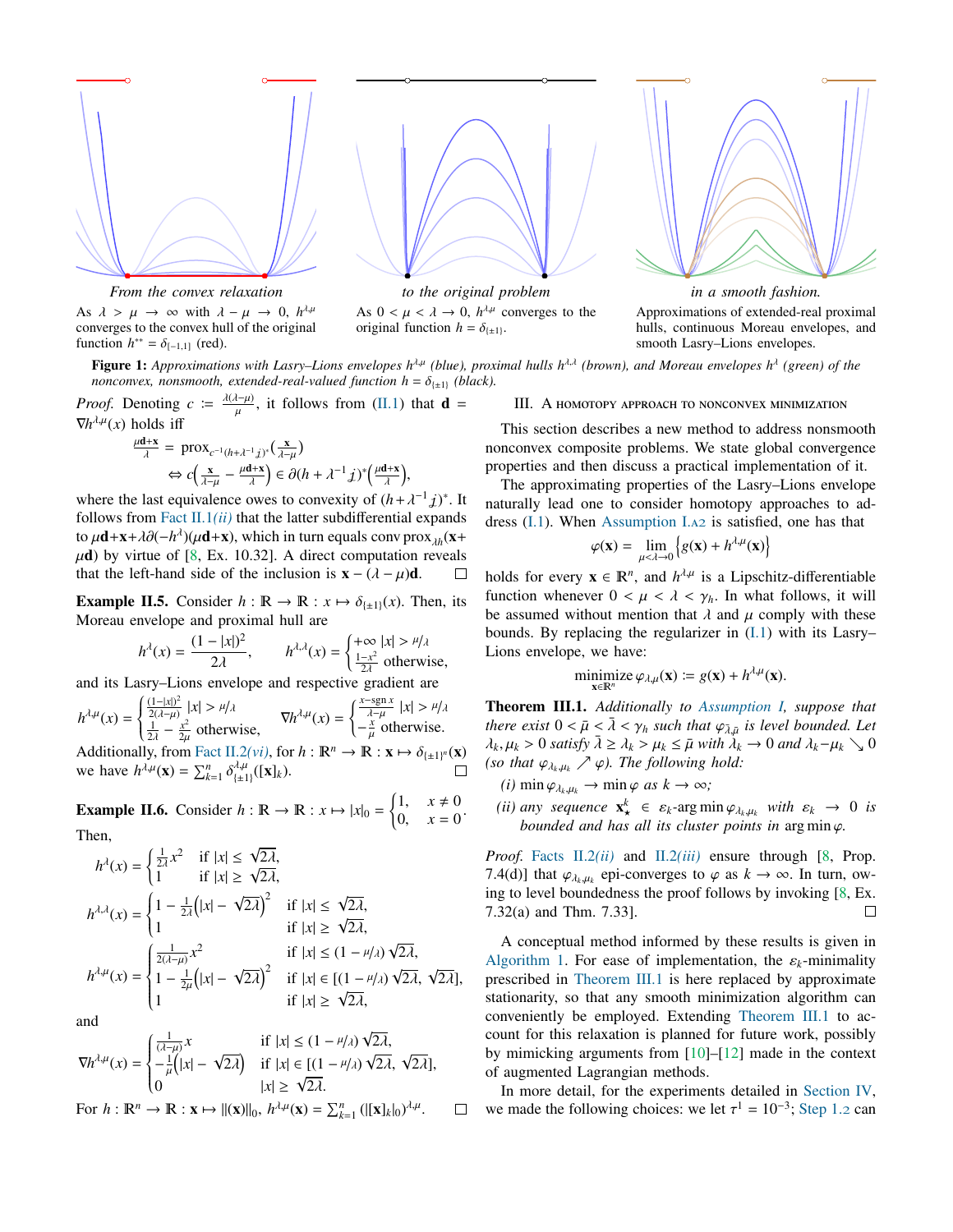<span id="page-3-1"></span>Algorithm 1 A homotopy approach to address  $(I,1)$  through the use of Lasry–Lions envelopes.

- Choose  $\mathbf{x}^0 \in \mathbb{R}^n$  and sequences  $\tau_k, \lambda_k, \mu_k > 0$  such that  $\tau_k > 0$  and  $0 \le \mu_k \le \lambda_k > 0$  with  $\lambda^k \mu^k > 0$  $\tau_k \searrow 0$  and  $0 < \mu_k < \lambda_k \searrow 0$  with  $\lambda^k - \mu^k \searrow 0$ Set  $k = 1$  $1.1$ : WHILE stopping criterion is not satisfied bo
- 1.2: Starting at  $x^{k-1}$ , use a descent method to find
- <span id="page-3-2"></span> $\mathbf{x}^k$  such that  $\left\|\nabla \varphi_{\lambda_k,\mu_k}(\mathbf{x}^k)\right\| \leq \tau^k$

1.3:  $k \leftarrow k + 1$ 

be implemented by any smooth minimization algorithm, and we used L-BFGS due to its fast properties and low memory requirements; finally, we updated the tolerance as  $\tau^{k+1} = 0.9\tau^k$ .

#### IV. Numerical experiments

<span id="page-3-0"></span>We discuss a number of experiments performed to evaluate the proposed method of [Section III](#page-2-0) in two problems: signal decoding and spectral unmixing. We make use of the nonconvex functions discussed in [Examples II.5](#page-2-1) and [II.6](#page-2-2) to formulate these problems.

# *A. Signal decoding*

We approach the problem of binary-signal decoding through a constrained least-squares formulation:

minimize  $||\mathbf{y} - \mathbf{H}\mathbf{x}||^2$ x∈*<sup>P</sup>*  $, \text{ subject to } \mathbf{x} \in \{0, 1\}^P, \text{ (IV.1)}$ 

where  $\mathbf{x} \in \mathbb{R}^P$ ,  $\mathbf{y} \in \mathbb{R}^N$  are the received and transmitted signals, respectively, and  $\mathbf{H} \in \mathbb{R}^{N \times P}$  is the transfer matrix of a given channel. Since this problem's constraint is nonconvex, a convex alternative to this problem is the one given by replacing the constraint with  $\mathbf{x} \in [0, 1]^P$ . This alternative generates estimates that are not quaranteed to be binary numbers erates estimates that are not guaranteed to be binary numbers, so they are usually projected into the original problem's feasible set. We randomly generated a number of experiments with varying problem dimensionality (both over- and underdetermined formulations), noise levels, and conditioning of the matrix H. We compared the proposed method with an alternating-direction method of multipliers (ADMM) implementation, with an ADMM implementation of the aforementioned convex relaxation, and with a simple least-squares approach to the problem (i.e., without constraints); we denote the four methods by LL, AN, AR, and LS, respectively. We evaluated their performance by computing the binary-error rate (BER) relative to the transmitted signal. Overall, we found that the proposed method performed similarly or better than the others when  $N < P$ , and we present the performance of the three methods over examples of such settings in [Table I.](#page-3-3) In more detail, the problem was set as follows: we started by generating the transmitted signal assuming that it was drawn i.i.d. from a Bernoulli distribution, with equal probability of generating both symbols; we then generated the matrix H assuming that its rows were drawn i.i.d. from a multivariate Gaussian distribution with zero mean and covariance matrix  $\Sigma \in \mathbb{R}^{P \times P}$ , where  $[\Sigma]_{ij} = \rho^{|i-j|}$ ; finally, we added i.i.d. noise<br>drawn from a Gaussian distribution such that its variance redrawn from a Gaussian distribution such that its variance resulted in a given signal-to-noise ratio (SNR). We tested the

<span id="page-3-3"></span>

| N  | P   | $\rho$ | SNR [dB] | LS    | AR    | AN    | LL    |
|----|-----|--------|----------|-------|-------|-------|-------|
| 20 | 40  | 0.0    | 30       | 47.15 | 11.35 | 32.30 | 15.40 |
|    |     |        | 20       | 47.45 | 14.05 | 33.30 | 17.20 |
|    |     |        | 10       | 47.35 | 21.90 | 31.30 | 21.90 |
|    |     | 0.5    | 30       | 45.75 | 12.70 | 32.15 | 16.50 |
|    |     |        | 20       | 46.20 | 13.95 | 30.85 | 16.75 |
|    |     |        | 10       | 47.90 | 27.80 | 34.20 | 27.20 |
|    | 80  | 0.0    | 30       | 50.00 | 37.45 | 40.58 | 35.95 |
|    |     |        | 20       | 49.02 | 35.95 | 39.42 | 34.12 |
|    |     |        | 10       | 49.83 | 36.12 | 39.92 | 35.23 |
|    |     | 0.5    | 30       | 48.05 | 34.27 | 38.35 | 33.25 |
|    |     |        | 20       | 49.48 | 35.73 | 39.67 | 34.50 |
|    |     |        | 10       | 49.08 | 37.38 | 39.92 | 37.27 |
|    | 100 | 0.0    | 30       | 48.84 | 37.86 | 41.26 | 37.82 |
|    |     |        | 20       | 49.24 | 39.24 | 42.02 | 39.76 |
|    |     |        | 10       | 49.54 | 40.56 | 43.36 | 39.98 |
|    |     | 0.5    | 30       | 49.94 | 40.44 | 42.36 | 40.00 |
|    |     |        | 20       | 49.38 | 39.54 | 41.68 | 38.28 |
|    |     |        | 10       | 48.60 | 39.20 | 41.56 | 38.56 |

three methods by running the experiment 50 times; at the end, we projected all methods' estimates into the set  $\{0, 1\}^P$ , i.e., we made [x]<sup>proj</sup> – 0 if [x]<sup>eroj</sup> – 0.5 and [x]<sup>proj</sup> – 1 if [x]<sup>est</sup> > 0.5 for made  $\left[\mathbf{x}\right]_i^{\text{proj}}$  $\mathbf{p}^{\text{proj}}$  = 0 if  $[\mathbf{x}]_i^{\text{est}} < 0.5$  and  $[\mathbf{x}]_i^{\text{proj}}$ <br> *P* where  $\mathbf{x}^{\text{est}}$  denotes a given i  $i_i^{\text{proj}} = 1$  if  $[\mathbf{x}]_i^{\text{est}} \geq 0.5$  for  $i$  method's estimate and  $i = 1, \ldots, P$ , where  $\mathbf{x}^{\text{est}}$  denotes a given method's estimate and  $\mathbf{x}^{\text{proj}}$  denotes its projection. The algorithms' parameters were x<sup>proj</sup> denotes its projection. The algorithms' parameters were tuned as follows: for LL, we let  $\lambda^1 = 10^5$  and  $\mu^1 = 0.999 \times \lambda^1$ ,<br>and reduced these parameters by 90% every iteration; in Sec. and reduced these parameters by 90% every iteration; in [Sec](#page-2-0)[tion III,](#page-2-0) for AR and AN, we followed the heuristic proposed in [\[13\]](#page-4-11) to tune step sizes. The initial estimate for AN, AN, and LL was the LS estimate, and we stopped them either if the root-mean-squared error (RMSE) relative to the transmitted signal was lower than  $10^{-9}$  or after  $10^3$  iterations. The experiments were conducted using MATLAB on a machine with a quad-core Intel Core i7 CPU running at 2.5 GHz and with 16 GB of DDR3L RAM.

# *B. Spectral unmixing*

Hyperspectral images are multi-channel images with a relatively large number of channels—usually known as spectral bands—corresponding to short frequency ranges along the electromagnetic spectrum. Frequently, their spatial resolution is low, and it is of interest to disentangle the different spectral components of a given pixel; a pixel typically corresponds to a mixture of different materials. Spectral unmixing techniques produce a set of spectral profiles, one for each material (known as endmember), and a corresponding set of abundances, or percentages of occupation, for each endmember, in each pixel [\[14\]](#page-4-12). We consider that the set of spectral profiles is known through a database of spectral signatures (i.e., a database of reflectance profiles as a function of wavelength), and formulate the spectral unmixing problem pixel-wise as an instance of the Lagrangian formulation of the best–subsetselection problem:

$$
\underset{\mathbf{a}_j \in \mathbb{R}^P}{\text{minimize}} \quad ||[\mathbf{Y}_h]_{:j} - \mathbf{U}\mathbf{a}_j||_2^2 + \beta ||\mathbf{a}_j||_0, \tag{IV.2}
$$

where  $\mathbf{a}_j \in \mathbb{R}^P$  is the vector of each endmember's abundances for a given pixel *j*, to be estimated,  $\mathbf{U} \in \mathbb{R}^{N \times P}$  is a matrix corresponding to the spectral database,  $Y_h \in \mathbb{R}^{N \times M}$  corresponds to a matrix representation of a hyperspectral image with *M* pixels (i.e., corresponds to the lexicographical ordering of a 3-D data cube), and  $\beta$  is a regularization parameter. A typical convex